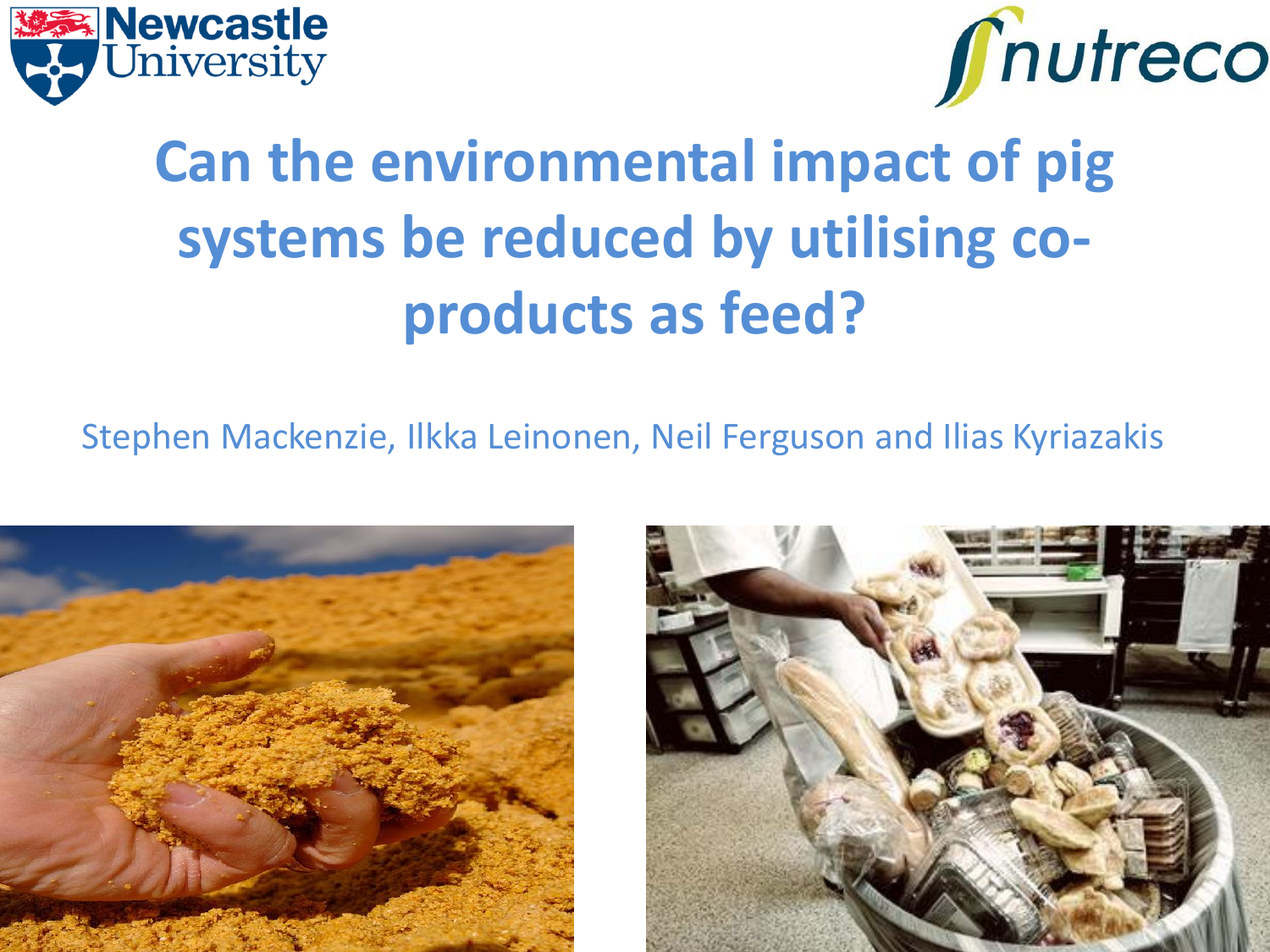

## **Introduction**



- This study used Life Cycle Assessment (LCA) to investigate the effect of increased inclusion of co-products in grower/finisher diets on the environmental impacts of Canadian pig systems
- Four co-products were investigated, these were;
	- **Corn Dried Distillers Grains with Solubles (DDGS)**
	- **Wheat shorts**
	- **Bakery Meal**
	- **Meat (pork) Meal**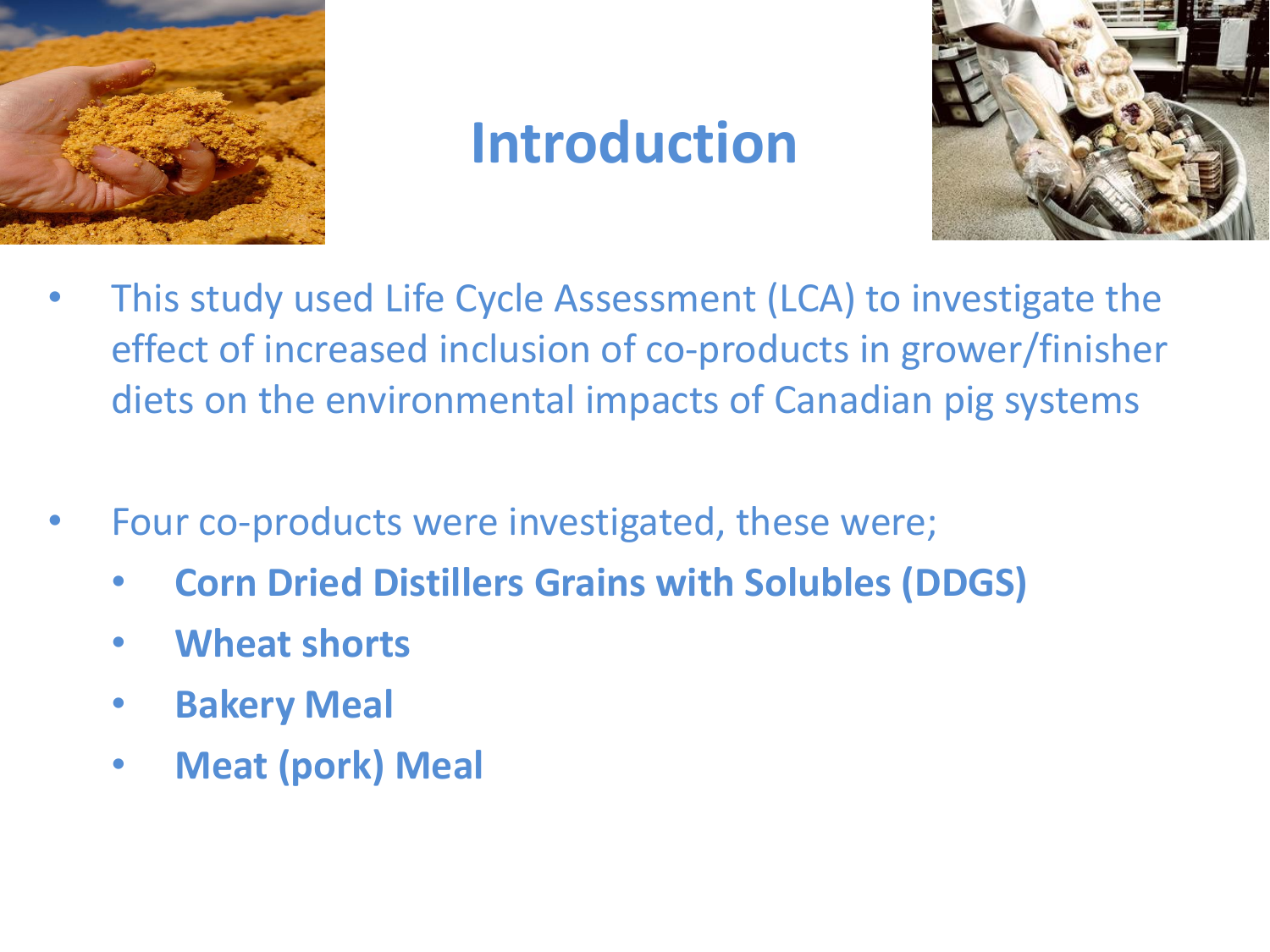

## **Objectives**



1. To establish the effect of including individual co products on the environmental impact of Canadian pig farming systems

2. Model the effect of increased inclusion of co products in diets formulated for commercial objectives on the environmental impacts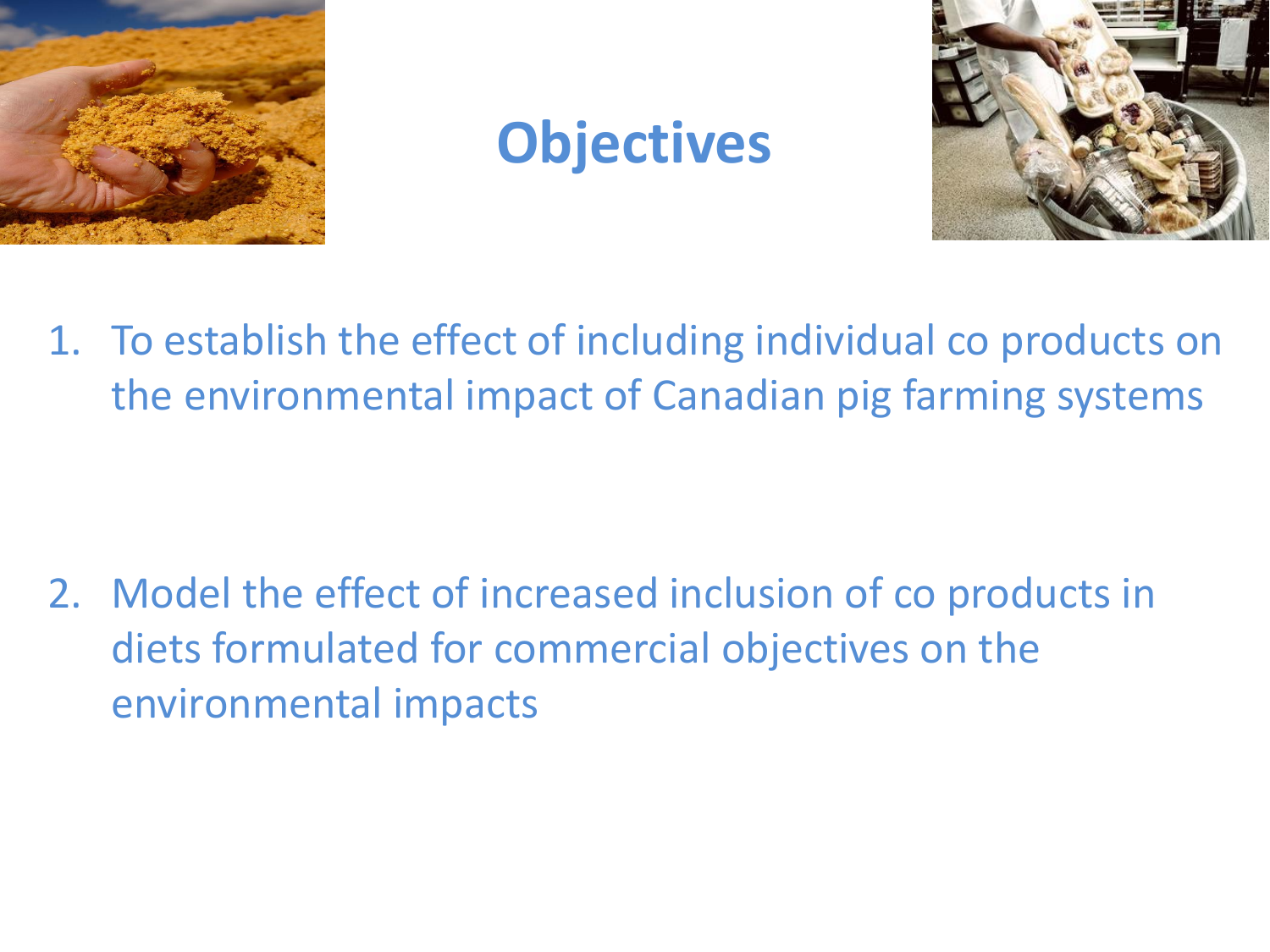

## **Quantifying Environmental Impacts**



The environmental impact categories were: •**Non Renewable Resource Use (NRRU) (kg Sb eq)** •**Eutrophication Potential (EP) (PO<sub>4</sub> eq)** •**Global Warming Potential (GWP) (CO<sup>2</sup> eq)**

The functional unit  $= 1$  kg expected carcass weight

All diets compared in a cradle to farm-gate LCA using 1000 Monte Carlo simulations



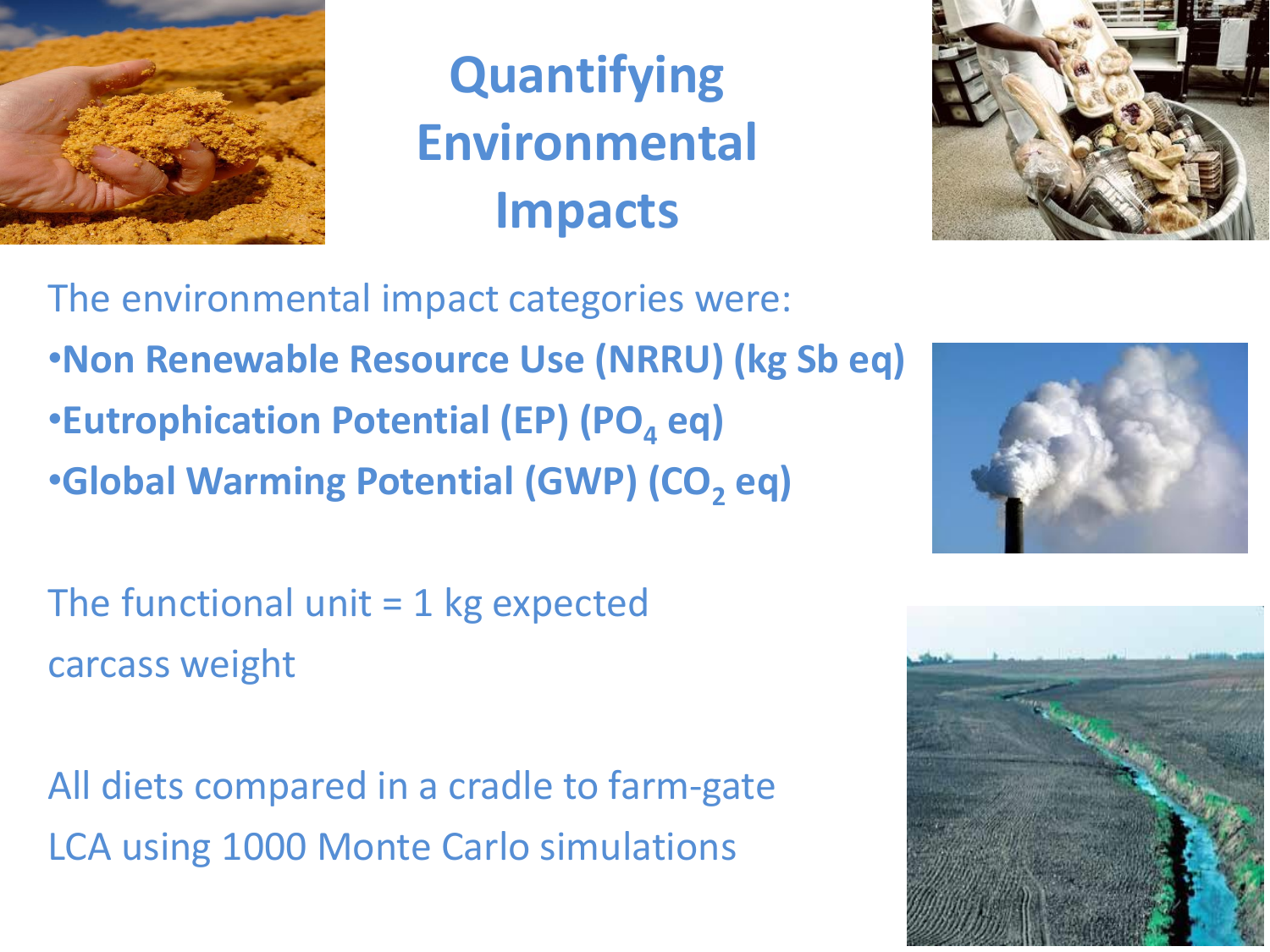

#### **Co – product Allocation**



- Co-product allocation required when a process has 2 or more outputs with shared inputs
- Such instances common in animal feed supply chain during feed processing.
- Economic allocation used in feed supply chain (as recommended LEAP, 2014)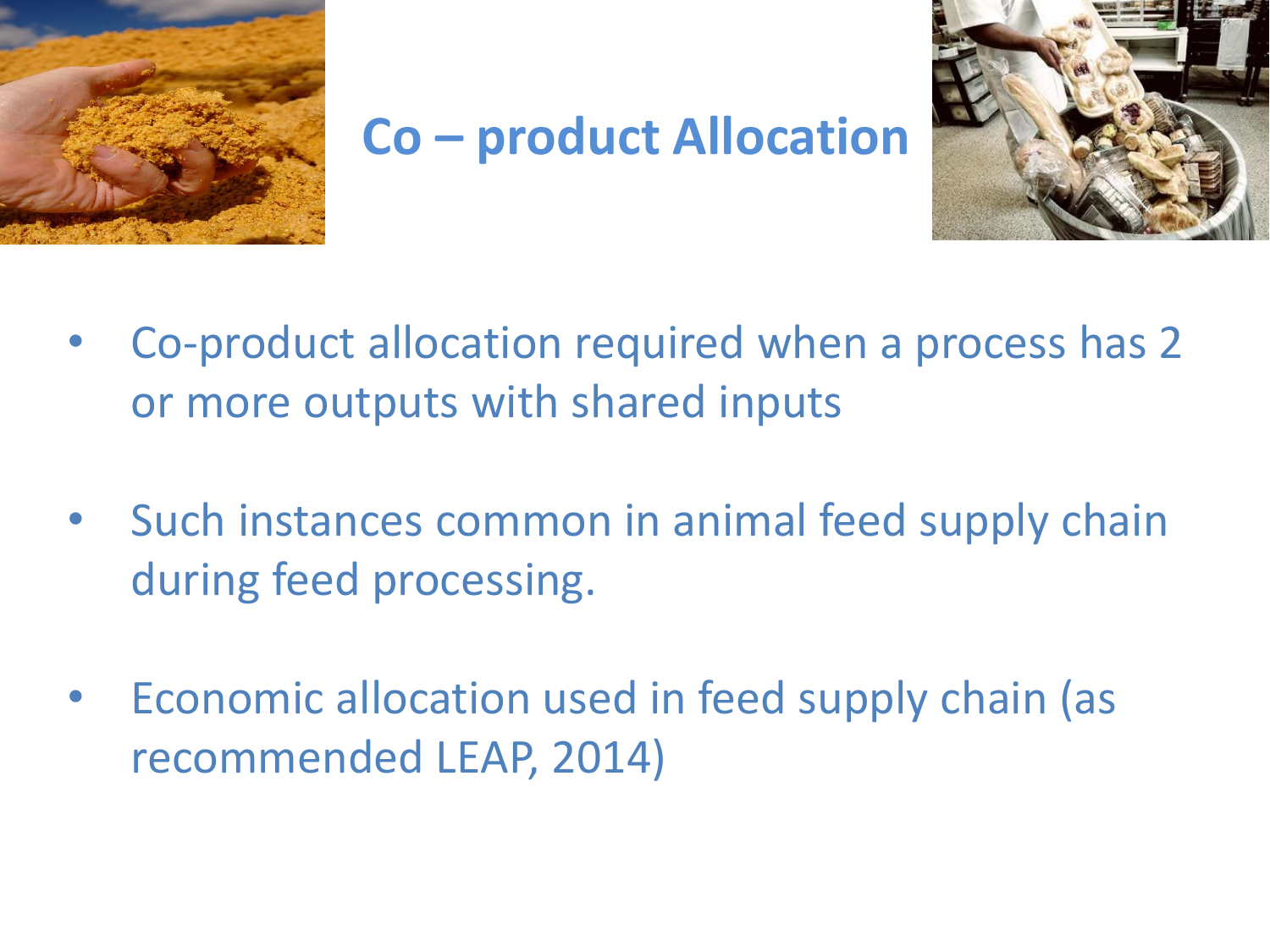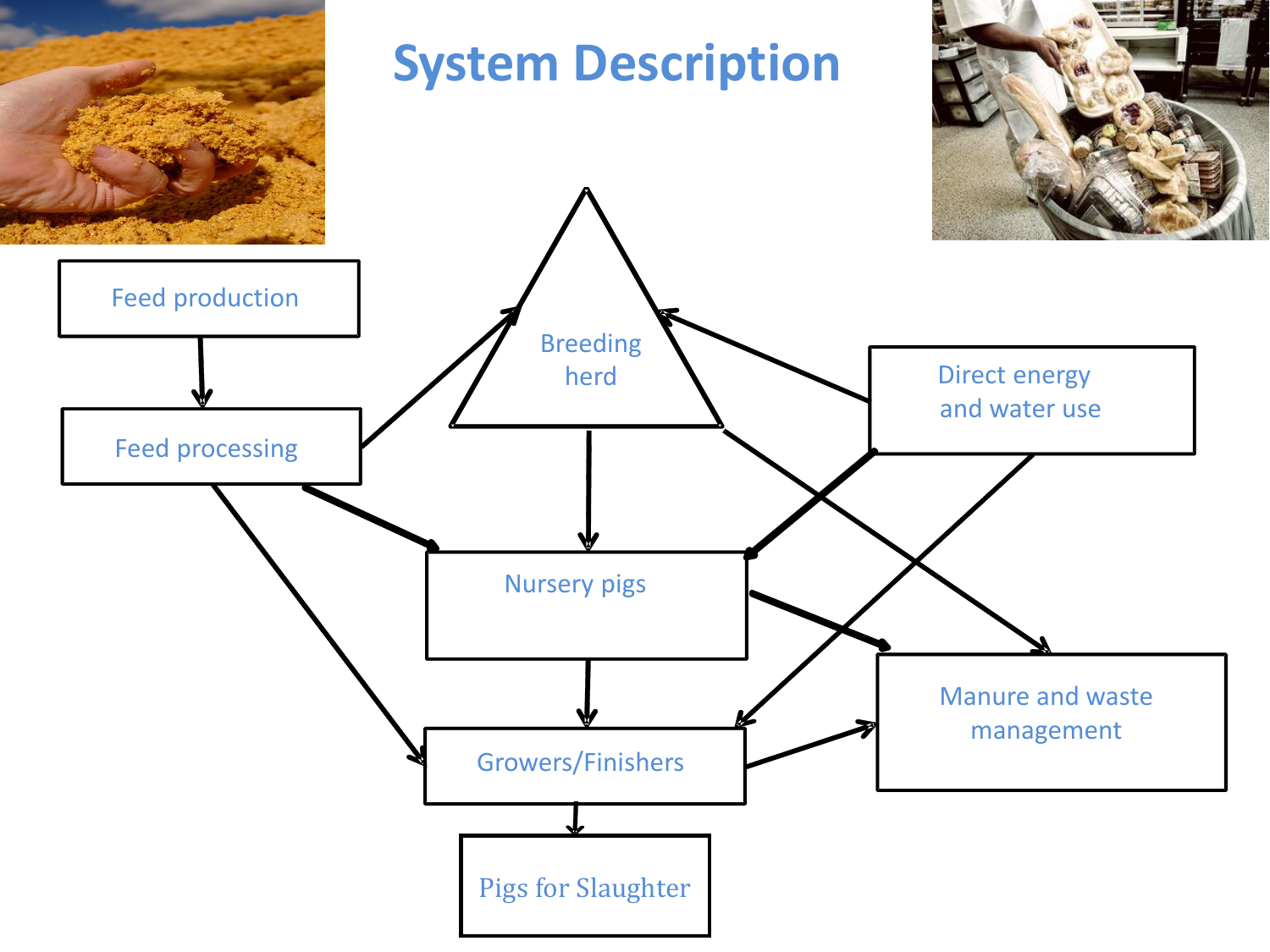

# **Methodology**



Two tests were conducted:

1. Four grower/finisher diets including the maximum amount of the 4 co products were compared to a control diet containing none. **All formulated with same nutritional specifications designed for optimum feed efficiency**

2. Four diets were formulated at incremental levels of energy density. **The first was least cost for optimum feed efficiency. Further diets formulated at least cost for 97.5%, 95% and 92.5% energy density of this diet and compared**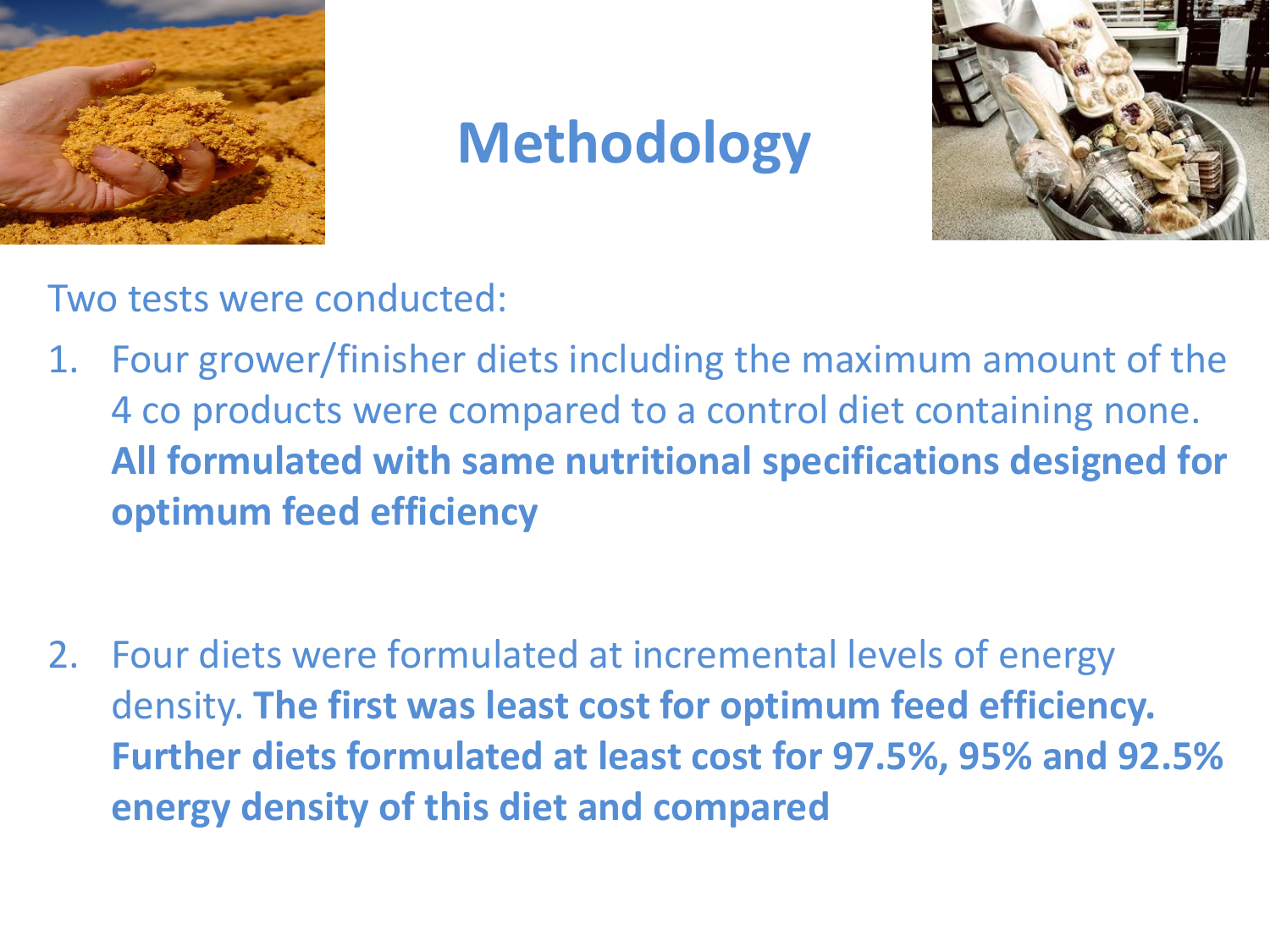# **Comparing diets in the LCA model – parallel Monte Carlo simulations**



Alpha Variability = specific to one scenario in the LCA Beta Variability = shared between two scenarios in the LCA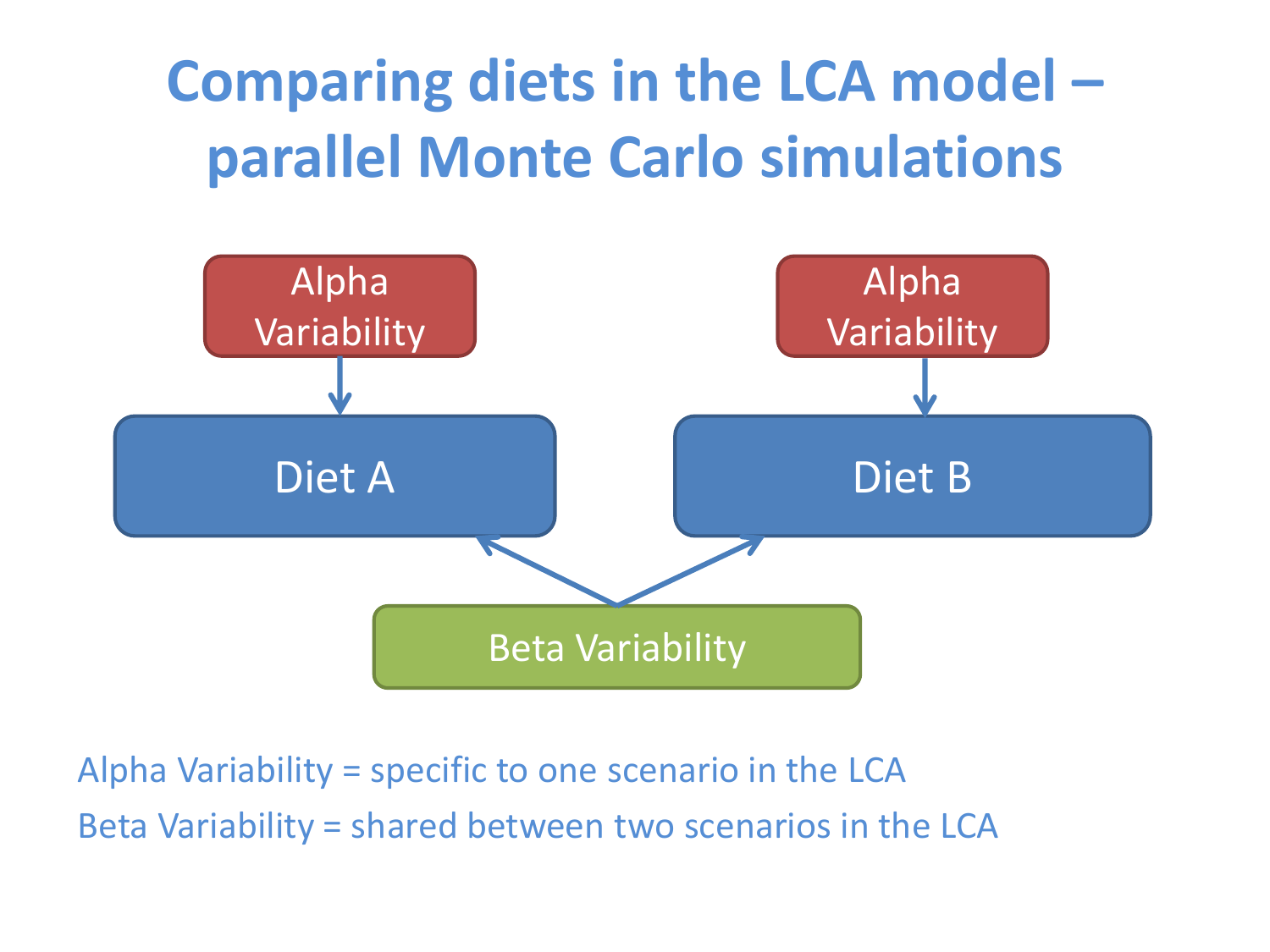

### **The Diets**



- All diets formulated for least cost using average ingredient prices for Canada for 2013
- The diets were formulated using nutritional data from the Stein Laboratory Feed Ingredient Database
- All diets formulated for a 4 phase grower/finisher feeding regime
- Minimum nutrient: net energy constant for key nutrients in all diets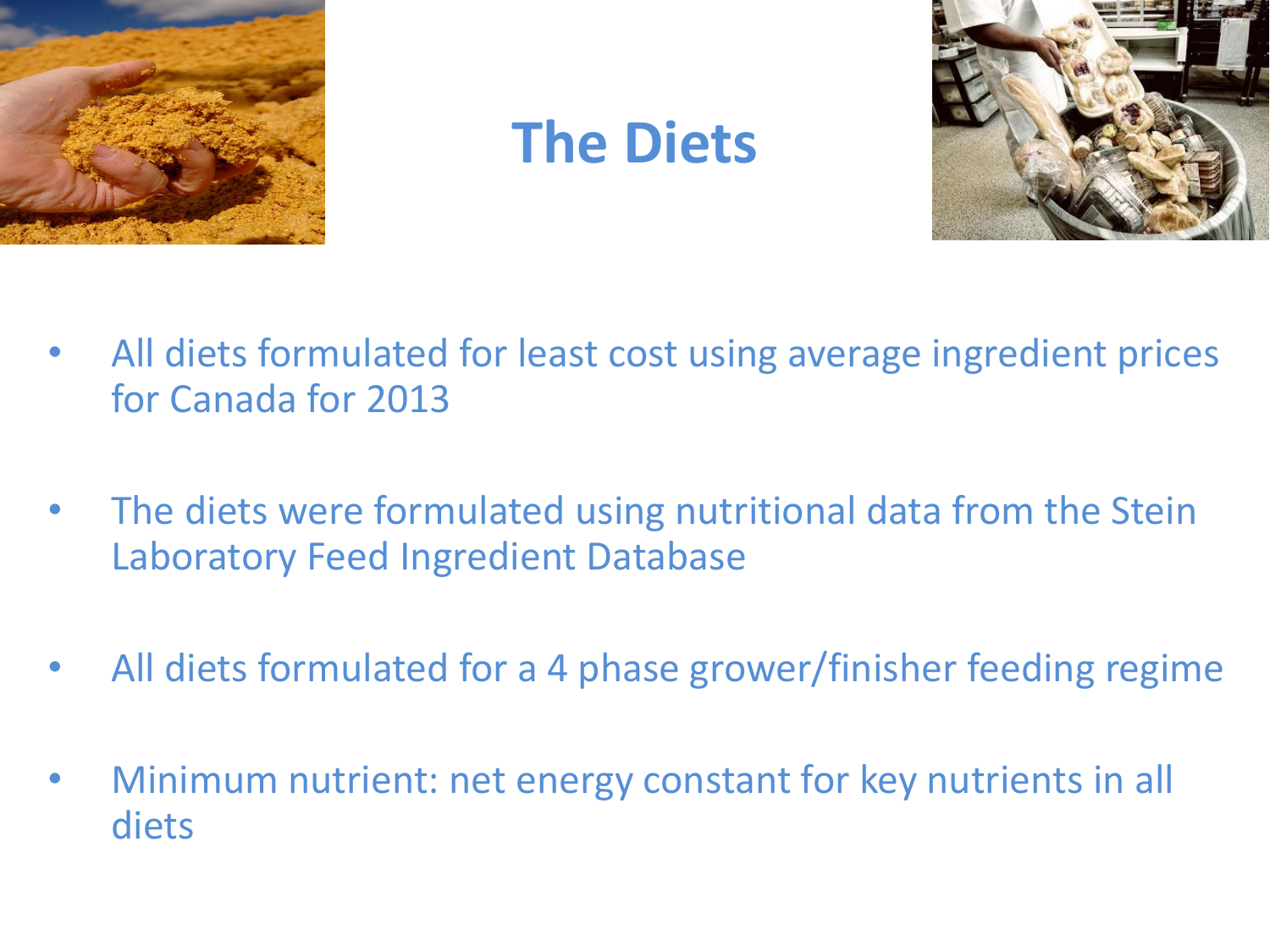



# **Max inclusion Levels**

| Ingredient          | Starter (g/kg) | Grower (g/kg) | Finisher (g/kg) | <b>Late Finisher</b><br>(g/kg) |
|---------------------|----------------|---------------|-----------------|--------------------------------|
| <b>Corn DDGS</b>    | 200            | 300           | 300             | 200                            |
| <b>Wheat Shorts</b> | 200            | 300           | 400             | 200                            |
| <b>Meat Meal</b>    | 50             | 50            | 75              | 75                             |
| <b>Bakery Meal</b>  | 50             | 75            | 100             | 100                            |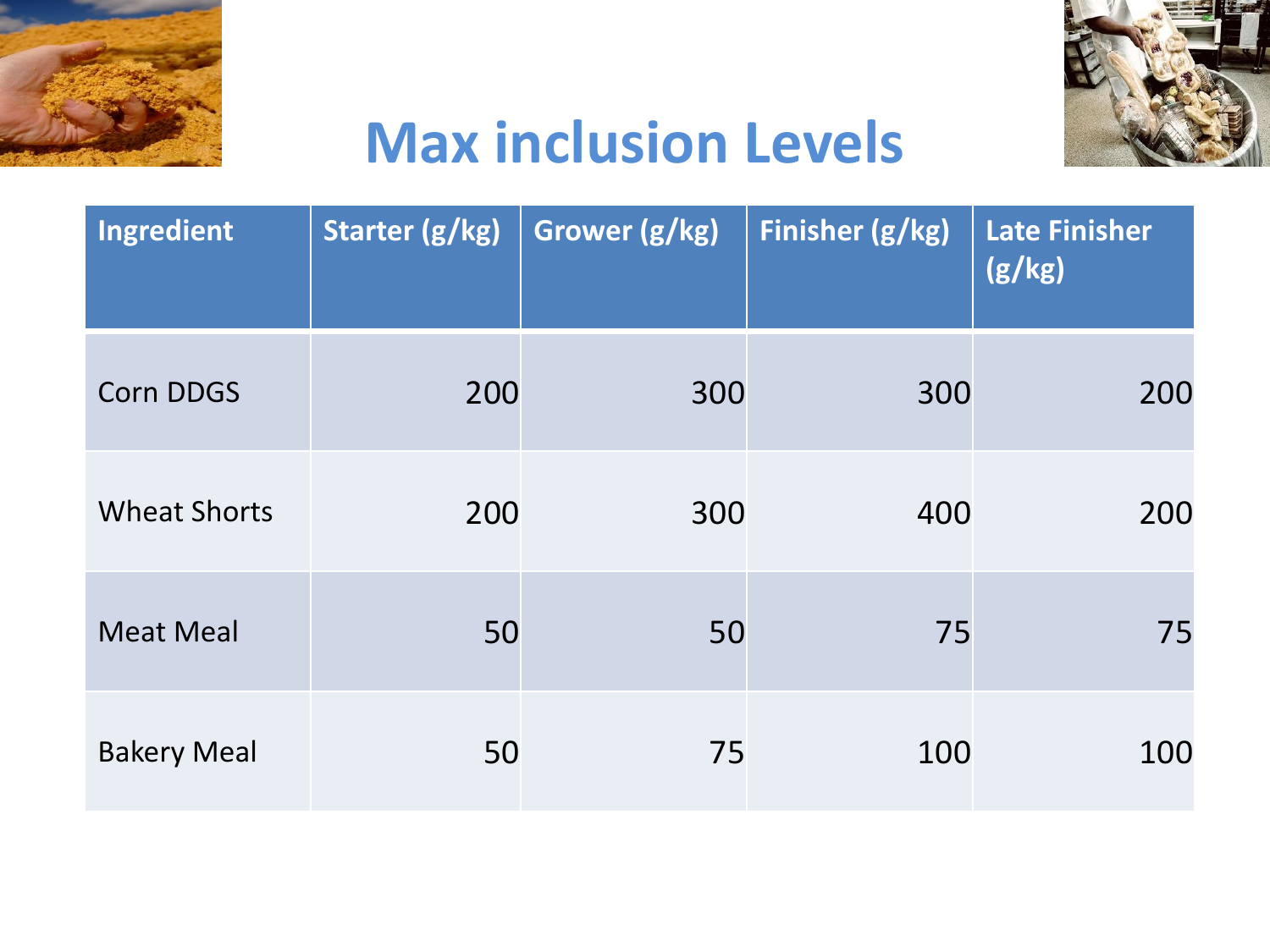

# Ingredient Composition test 1



| <b>Ingredient</b>  | <b>Control</b><br>(g/kg) | <b>Meat Meal</b><br>(g/kg) | <b>Bakery</b><br>Meal (g/kg) | <b>Corn DDGS</b><br>(g/kg) | <b>Wheat</b><br><b>Shorts</b><br>(g/kg) |
|--------------------|--------------------------|----------------------------|------------------------------|----------------------------|-----------------------------------------|
| Corn               | 728                      | 703                        | 646                          | 567                        | 487                                     |
| Soya Meal          | 76                       | 67                         | 69                           | 60                         | 102                                     |
| <b>Canola Meal</b> | 169                      | 152                        | 171                          | 61                         | 68                                      |
| <b>Co-Product</b>  | $\mathbf 0$              | 65                         | 87                           | 261                        | 291                                     |
| CaCO <sub>3</sub>  | 12                       | $\overline{3}$             | 12                           | 14                         | 14                                      |
| <b>Fat Blend</b>   | 5                        | $\overline{4}$             | 5                            | 27                         | 28                                      |
| Other              | 10                       | 6                          | 10                           | 10                         | 10                                      |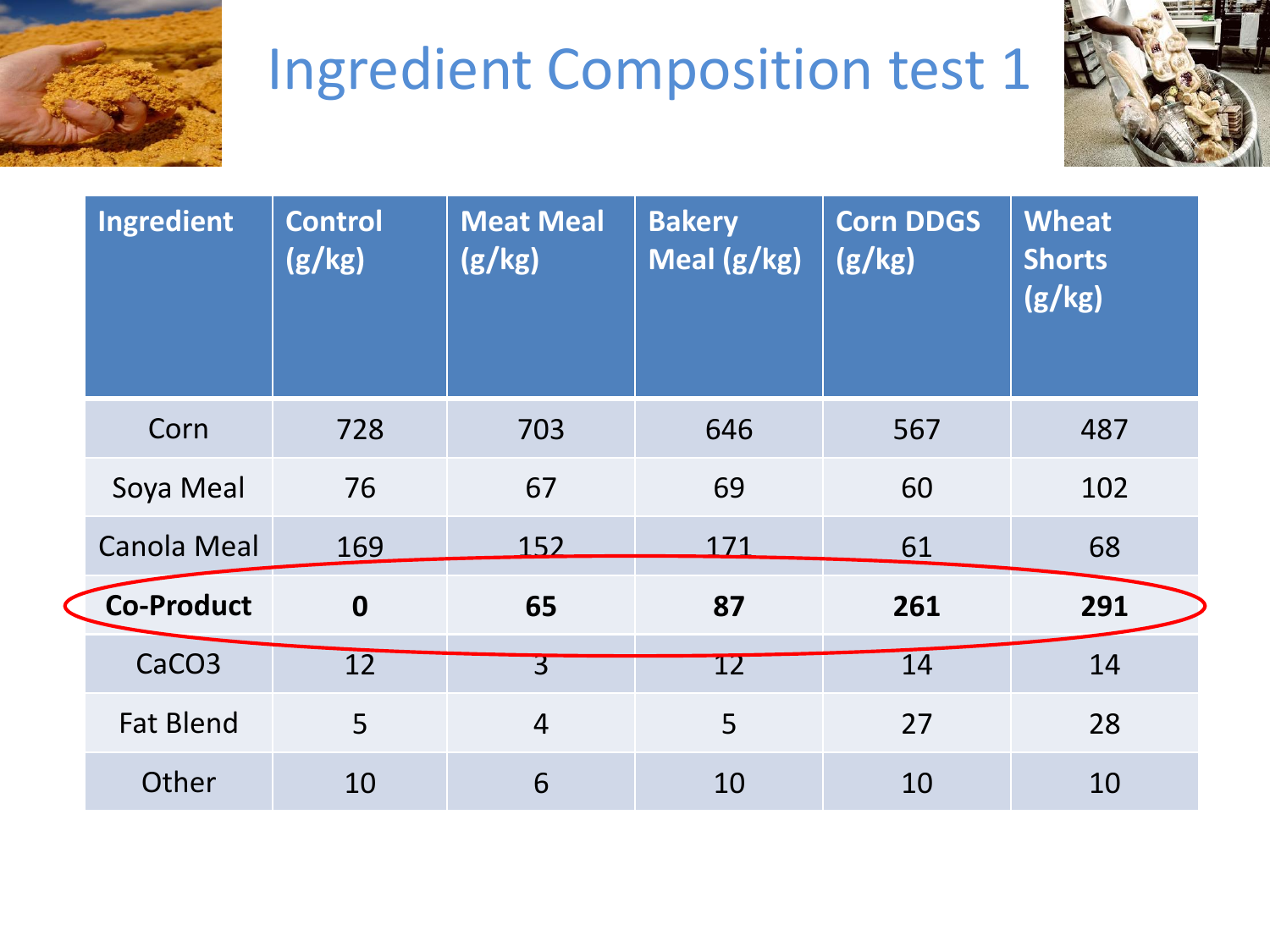

### **Test 1- Results**





■ Control ■ Meat Meal ■ Bakery Meal ■ Corn DDGS ■ Wheat Shorts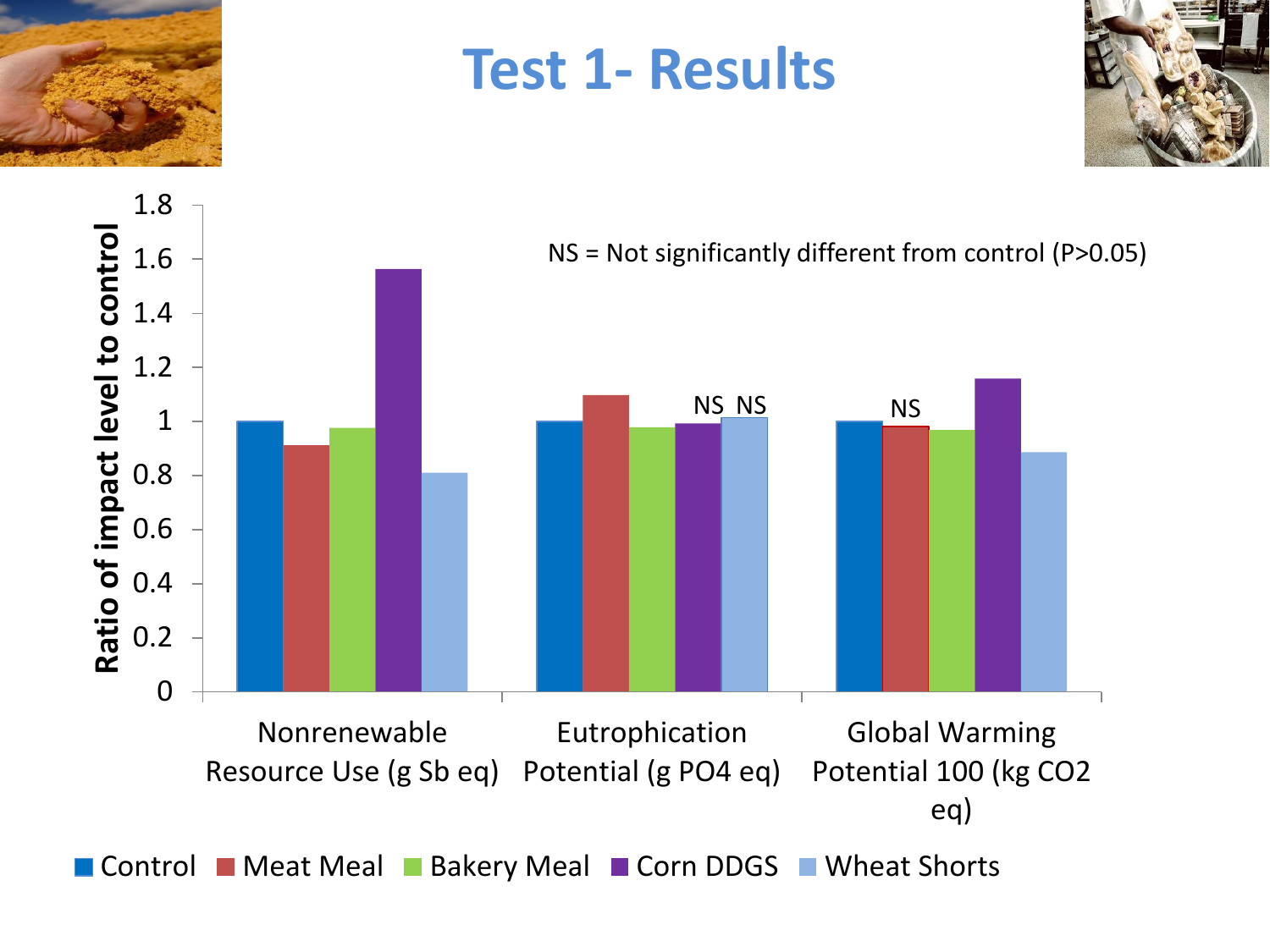



# Ingredient Composition – test 2

| Ingredient                  | <b>Least Cost for</b><br><b>Optimum Feed</b><br><b>Efficiency (OP)</b><br>(g/kg) | 0.975 OP<br>(g/kg) | 0.95 OP<br>(g/kg) | 0.925 OP<br>(g/kg) |
|-----------------------------|----------------------------------------------------------------------------------|--------------------|-------------------|--------------------|
| Corn                        | 642                                                                              | 663                | 593               | 543                |
| Soya Meal                   | 69                                                                               | 65                 | 64                | 70                 |
| <b>Canola Meal</b>          | 150                                                                              | 130                | 94                | 58                 |
| <b>Wheat Shorts</b>         | 26                                                                               | 89                 | 191               | 287                |
| <b>Bakery Meal</b>          | 82                                                                               | 28                 | 28                | $\mathbf{1}$       |
| Other                       | 31                                                                               | 25                 | 30                | 41                 |
| Total Co<br><b>Products</b> | 108                                                                              | 119                | 223               | 294                |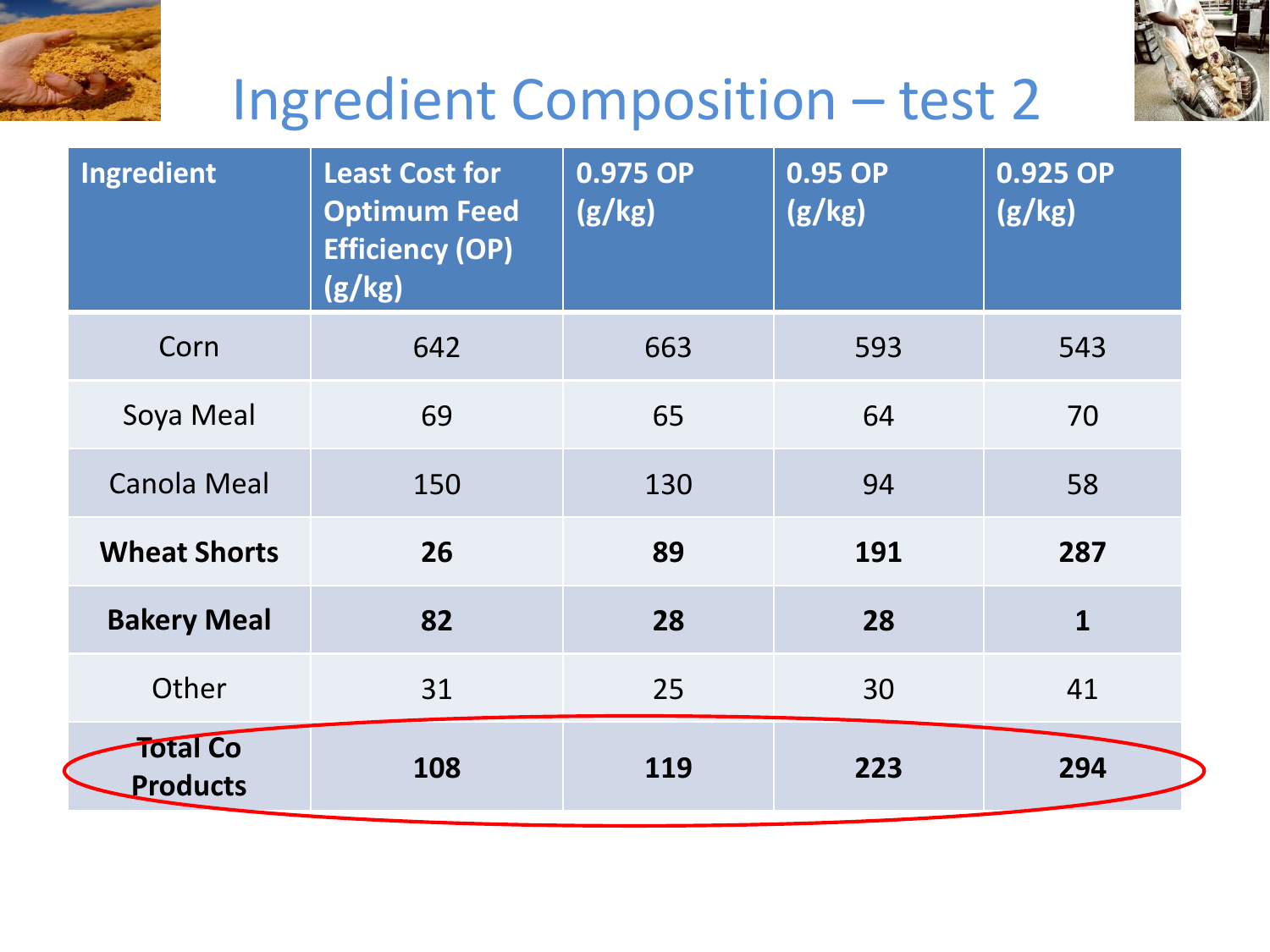

## Test 2-Results

NS = No significant difference to (P>0.05)



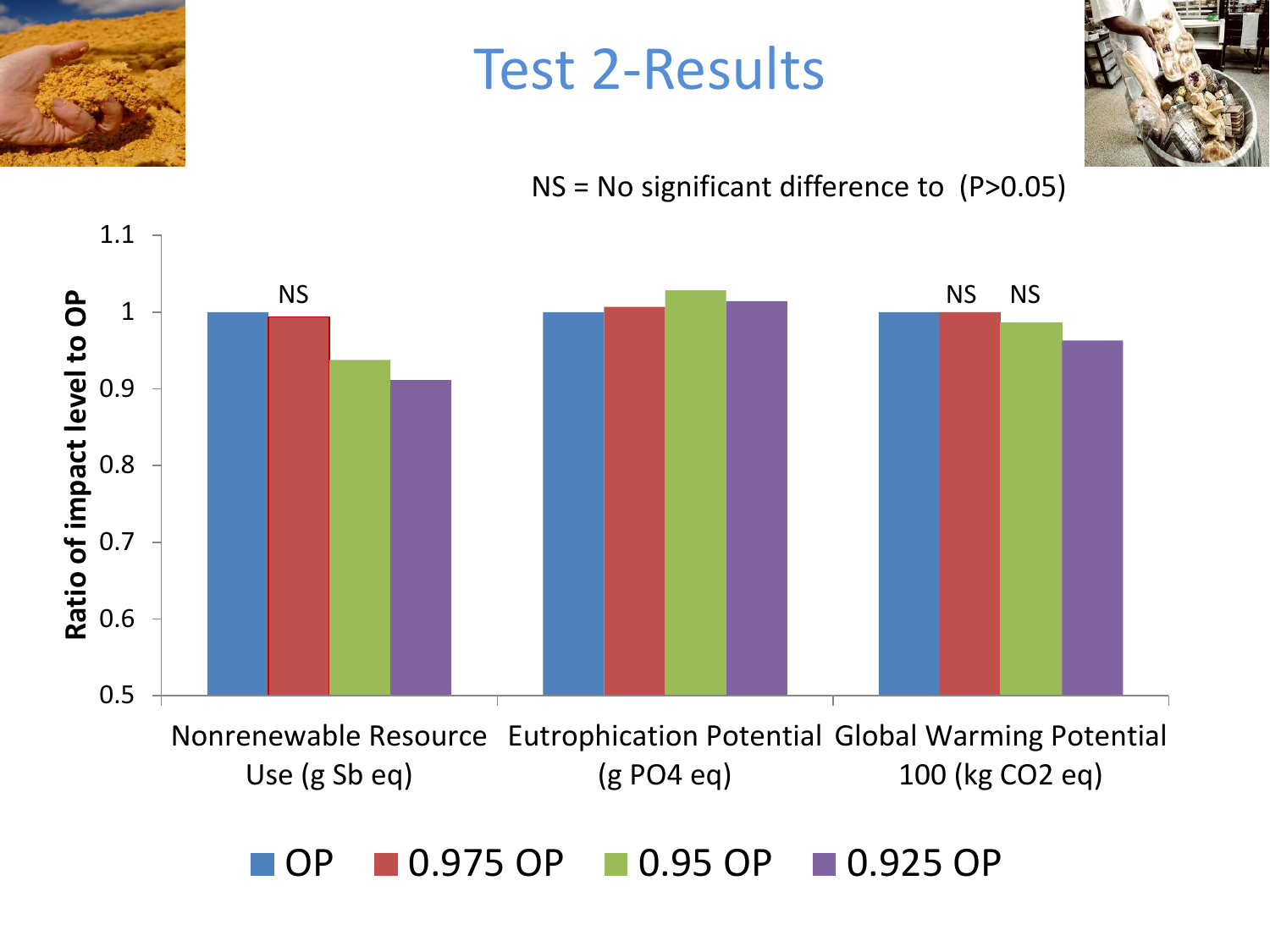

## **Conclusions**



• Including bakery meal and wheat shorts in nutritionally equivalent grower/finisher diets reduced the environmental impacts of the pig farming system

• Increased co product inclusion **reduced Global Warming Potential** and **Non-renewable Resource Use** but **increased Acidification Potential** per kg of carcass weight in diets formulated for commercial objectives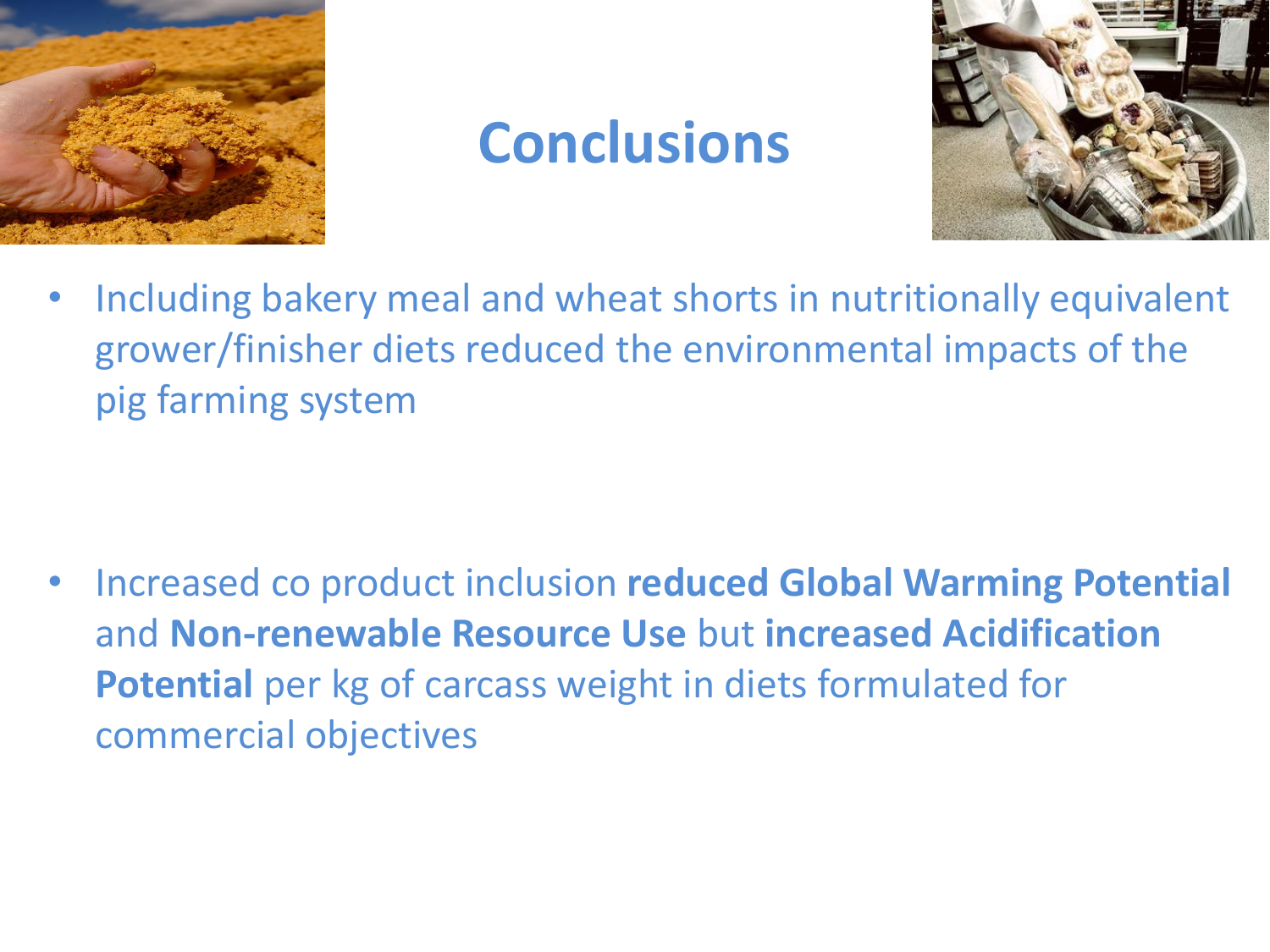



#### **Thanks to Sugarich for providing data on the processing of bakery meal**

#### **Any Questions?**